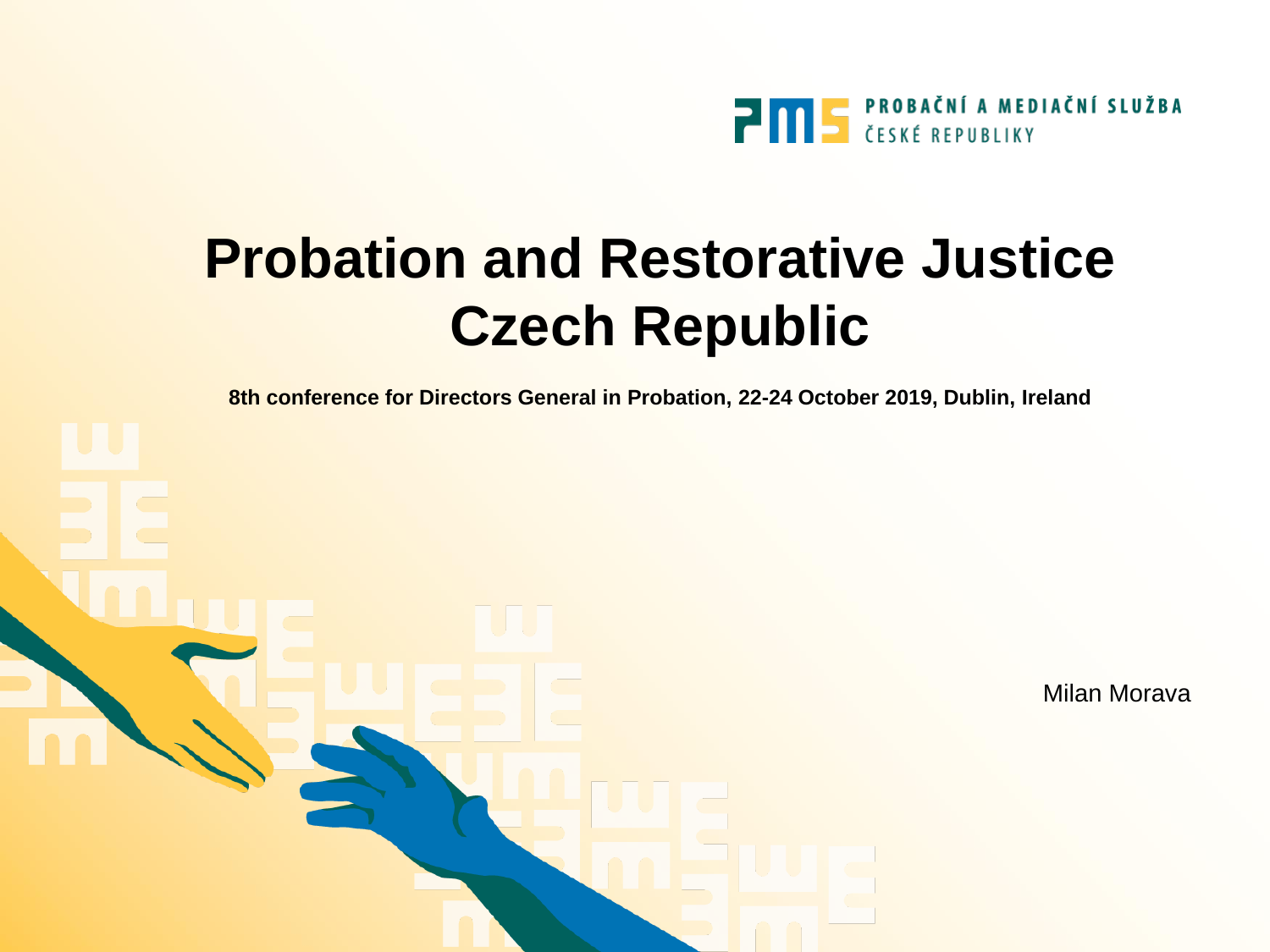**2m5** 

#### Probation and Mediation Service

- Leading force in pioneering and promoting RJ in the Czech Republic
- RJ core element of all activities
- All members of staff trained in RJ
- RJ activities provided nationwide through PMS centres
- RJ activities carried out at both pre-sentence and post-sentence stages
- RJ projects
- International cooperation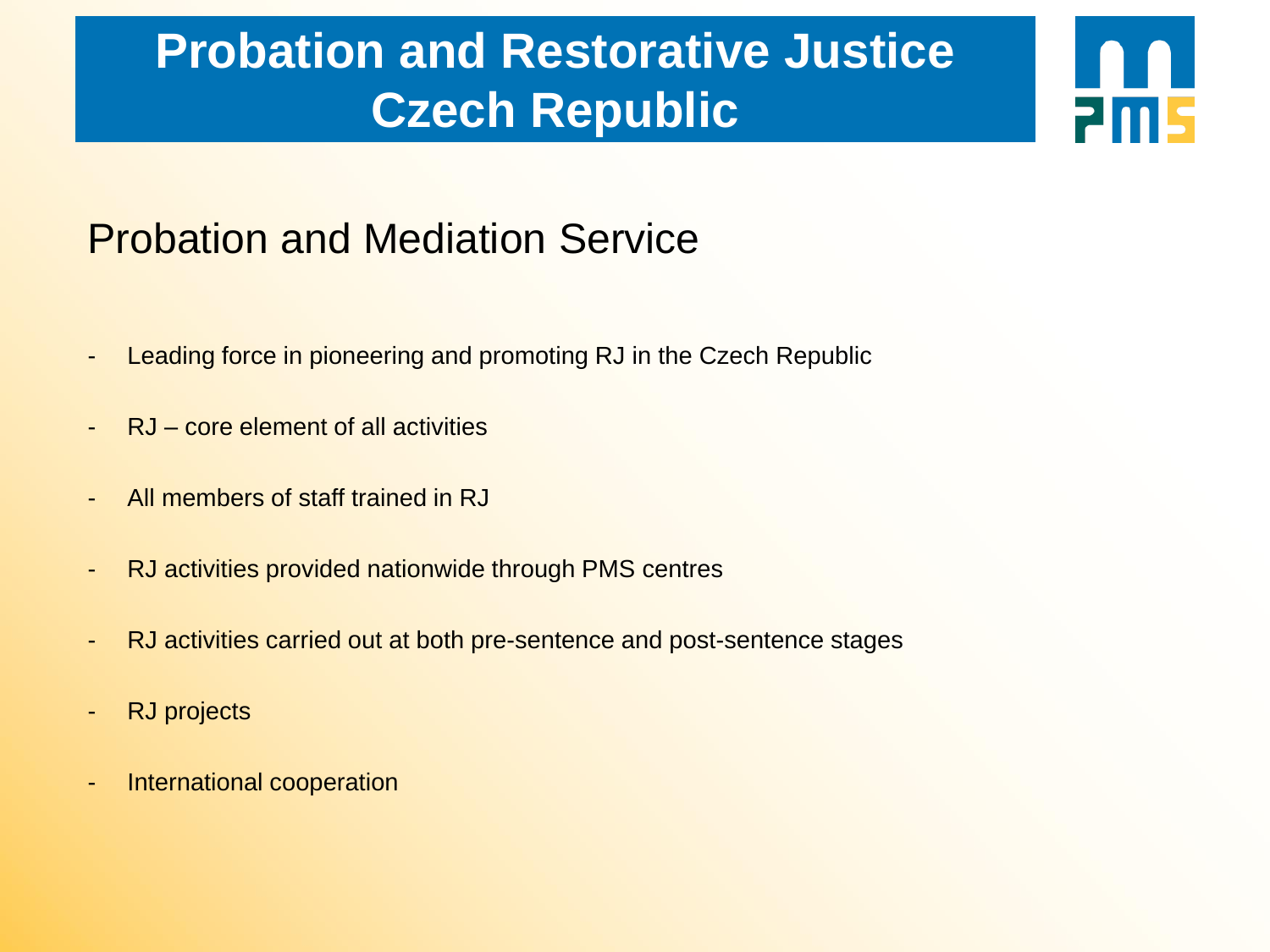

#### Restorative Justice since 2000 ….. Are we there yet?

- Misbelief
- Prejudice
- False rumours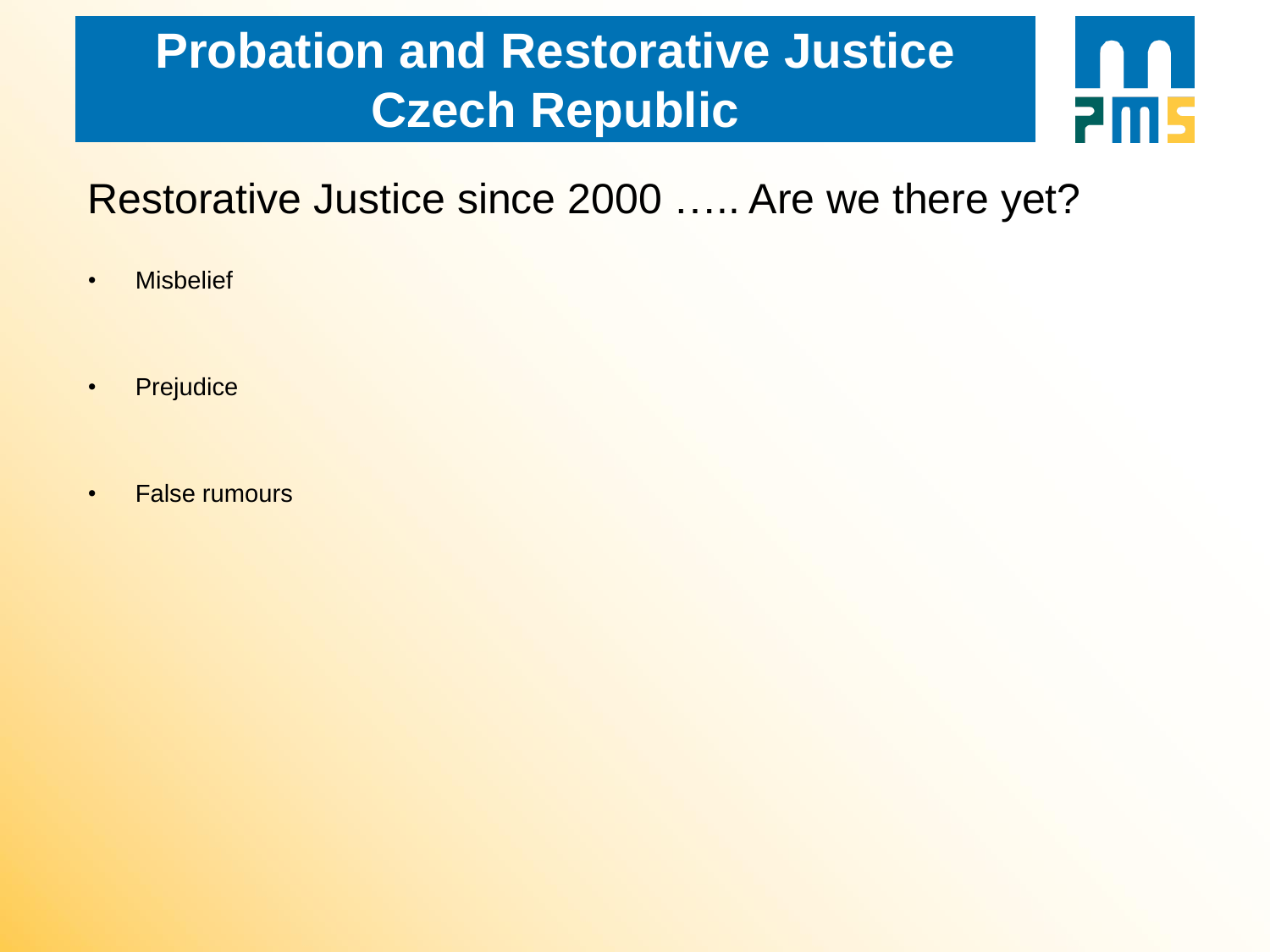**2015** 

#### **Quote 1**

Why don't the offender and victim just get together and talk things over? Why exactly do they need mediation?

- Lack of information
- Emotional state
- Safety
- Equal approach
- Legal framework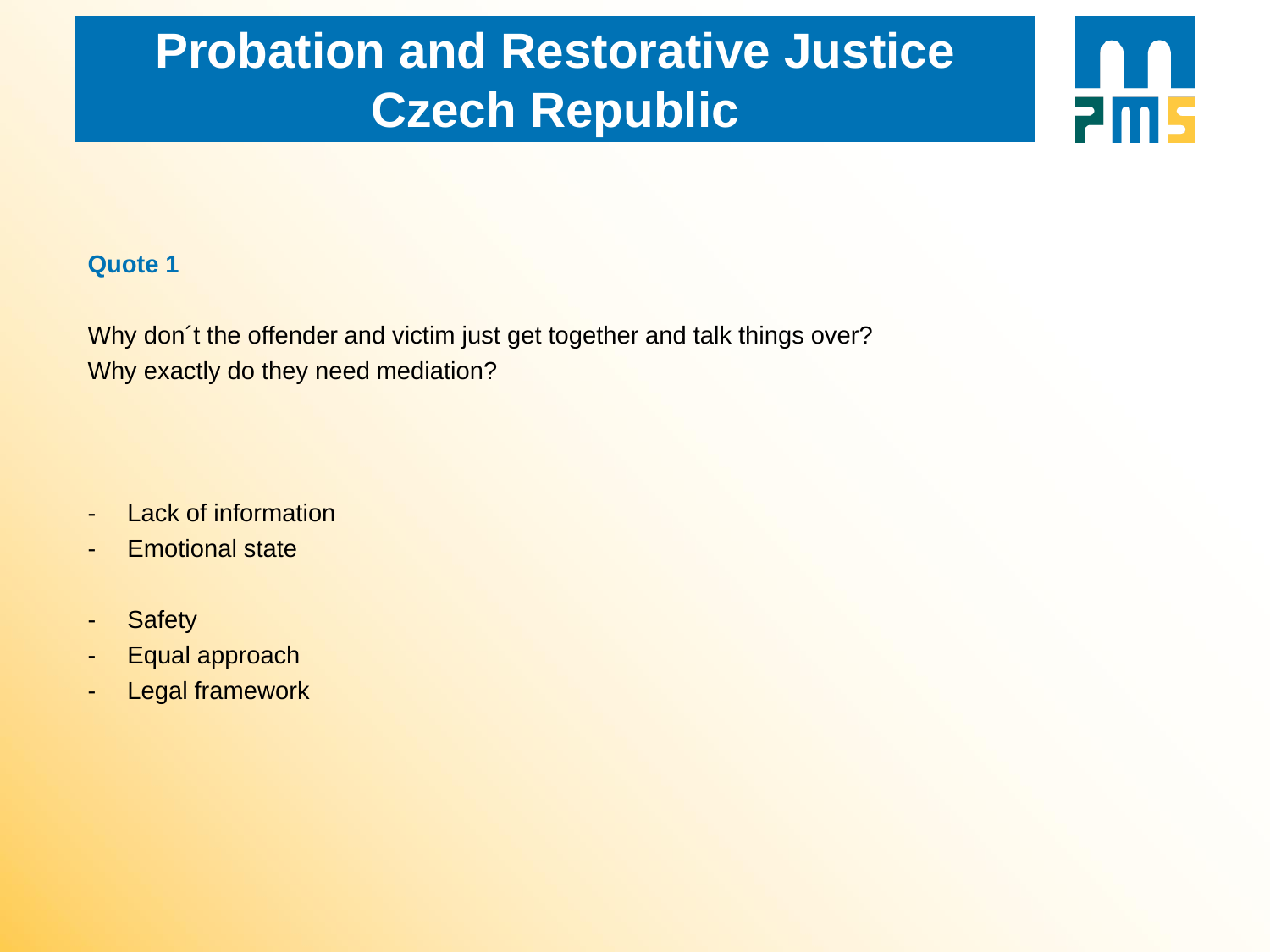**2ms** 

#### **Quote 2**

Why contact the victim after so many years? You will only cause more harm.

- We care
- Free choice
- Professional approach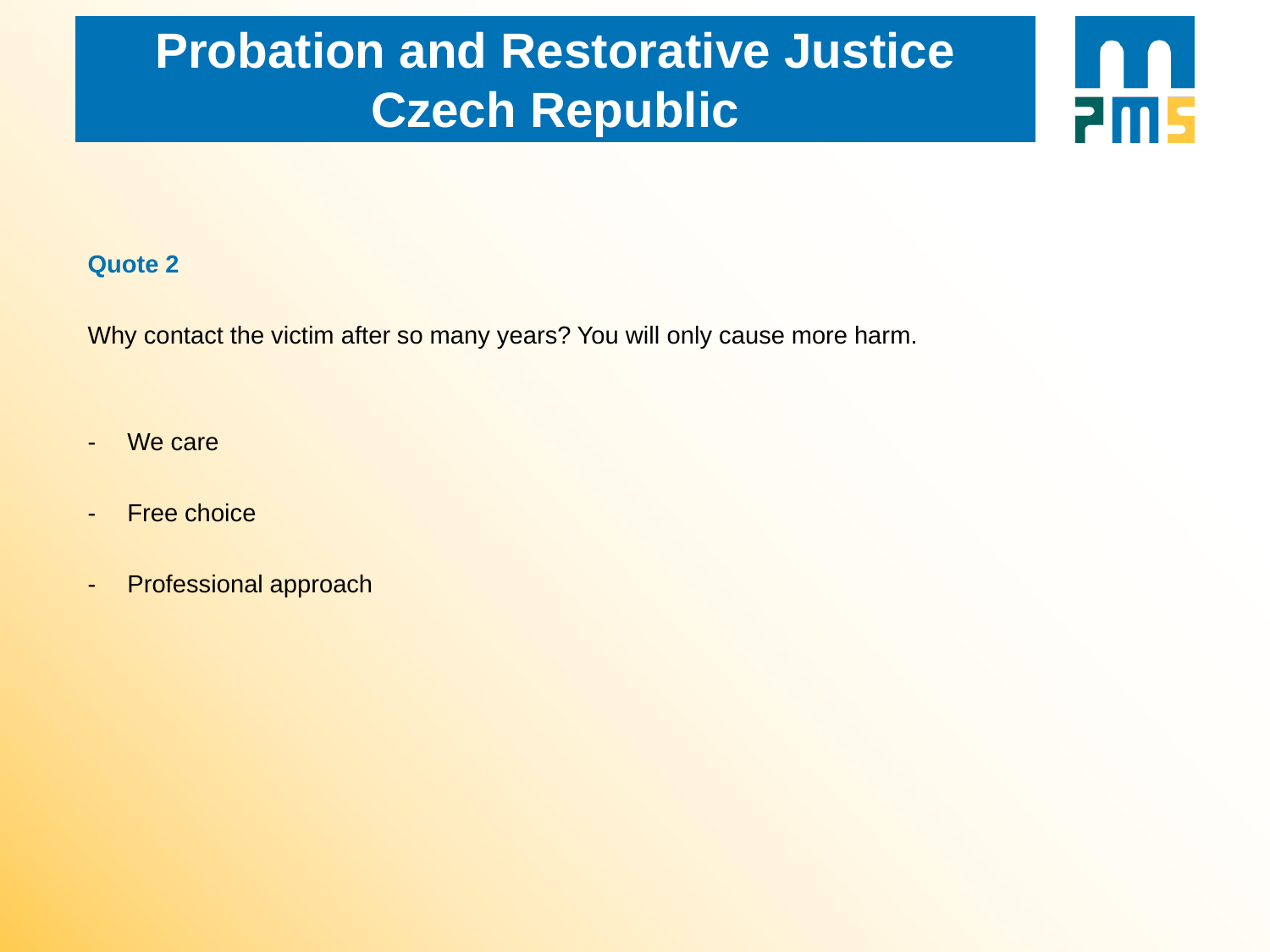**2m5** 

#### **Quote 3**

There is no point trying RJ with prolific offenders. Do not waste your time.

- No generalization
- Each case is different
- Tailored approach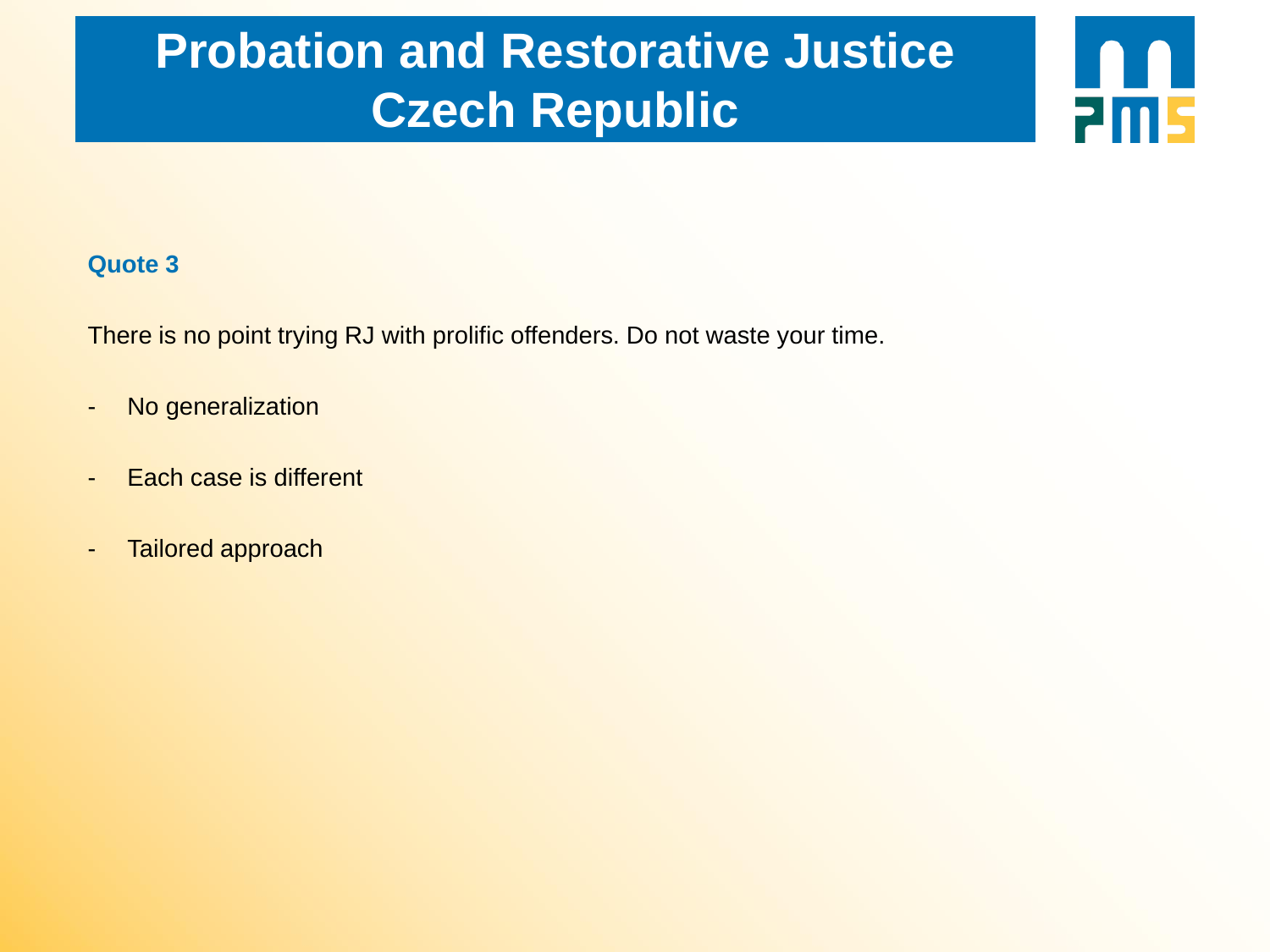**2015** 

#### **Quote 4**

There is an obvious conflict of interest if you work with the offender and the victim as well.

- No advocacy
- Equal approach
- Settlement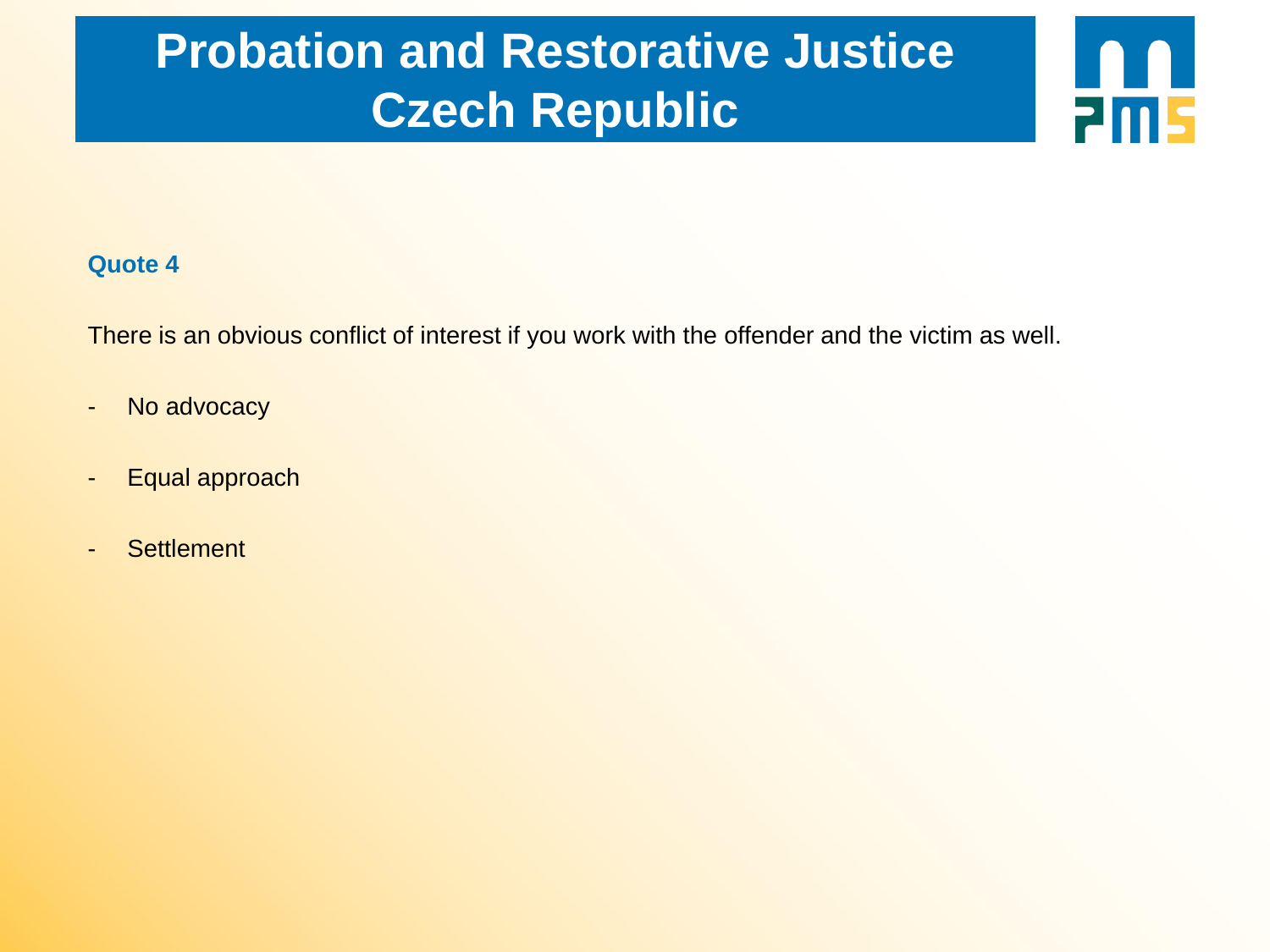**2015** 

#### **Quote 5**

If he thinks that he will get away with it by simply saying sorry, he is very much mistaken.

- No advocacy
- Legal framework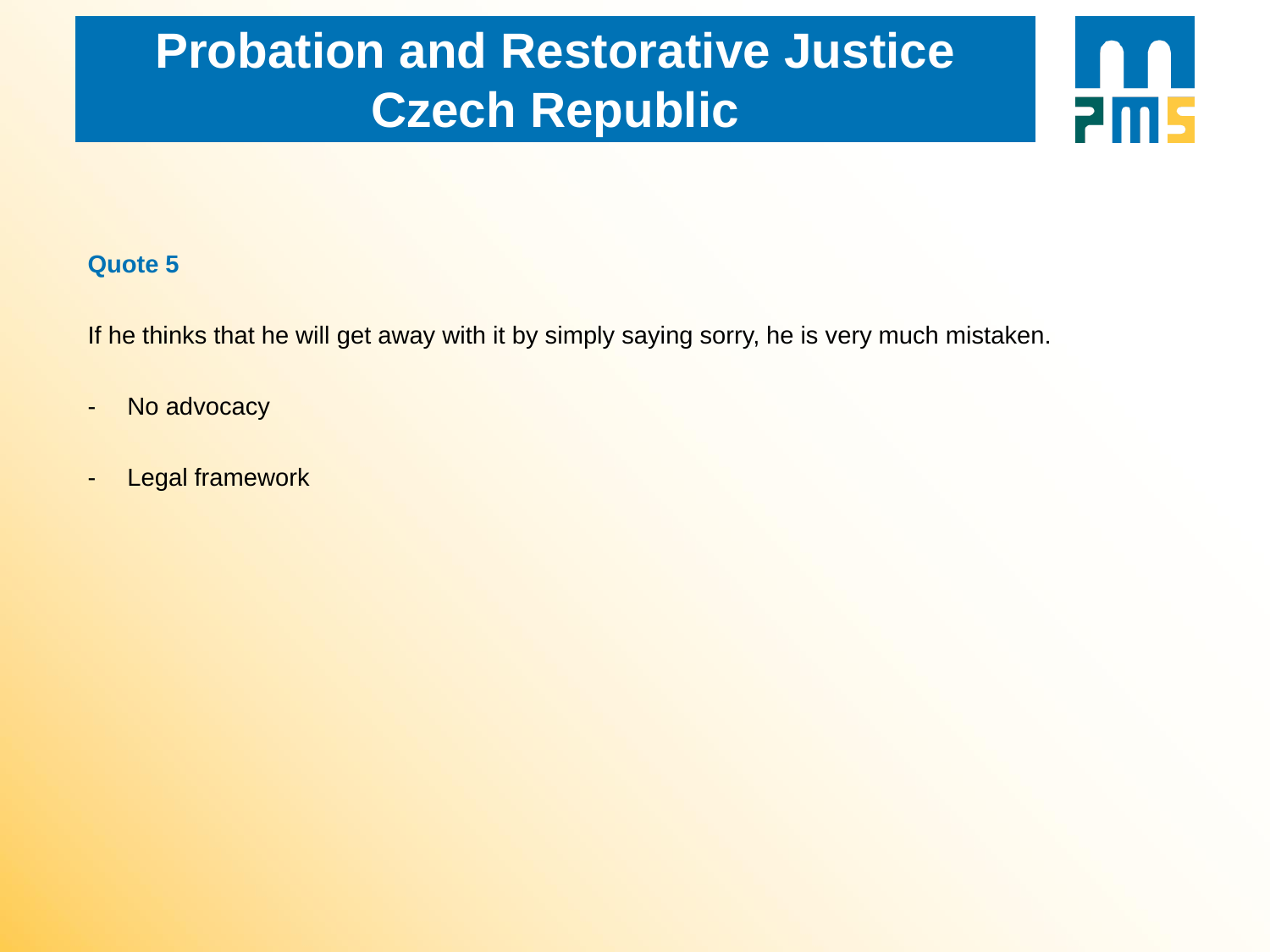**2015** 

#### **Quote 6**

If I let you do all this RJ stuff, then I cannot keep my deadline.

- People first
- Alternatives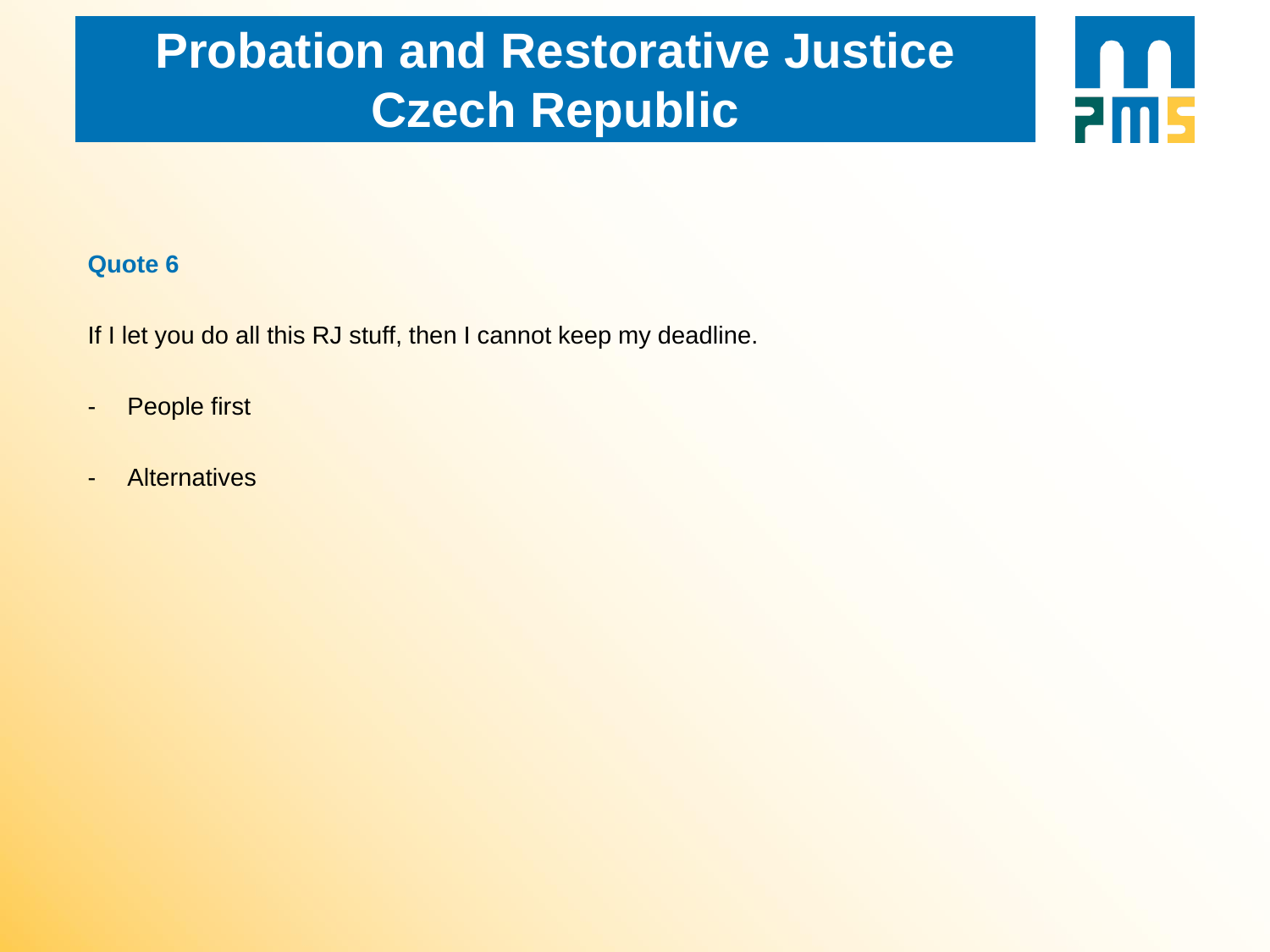**2015** 

#### **Restorative practice: say it with a story.**

- Type of offence theft
- Type of probation conditional release with probation supervision
- PO offered mediation to both the offender and the victim
- Mediation offender's explanation and apology, settlement